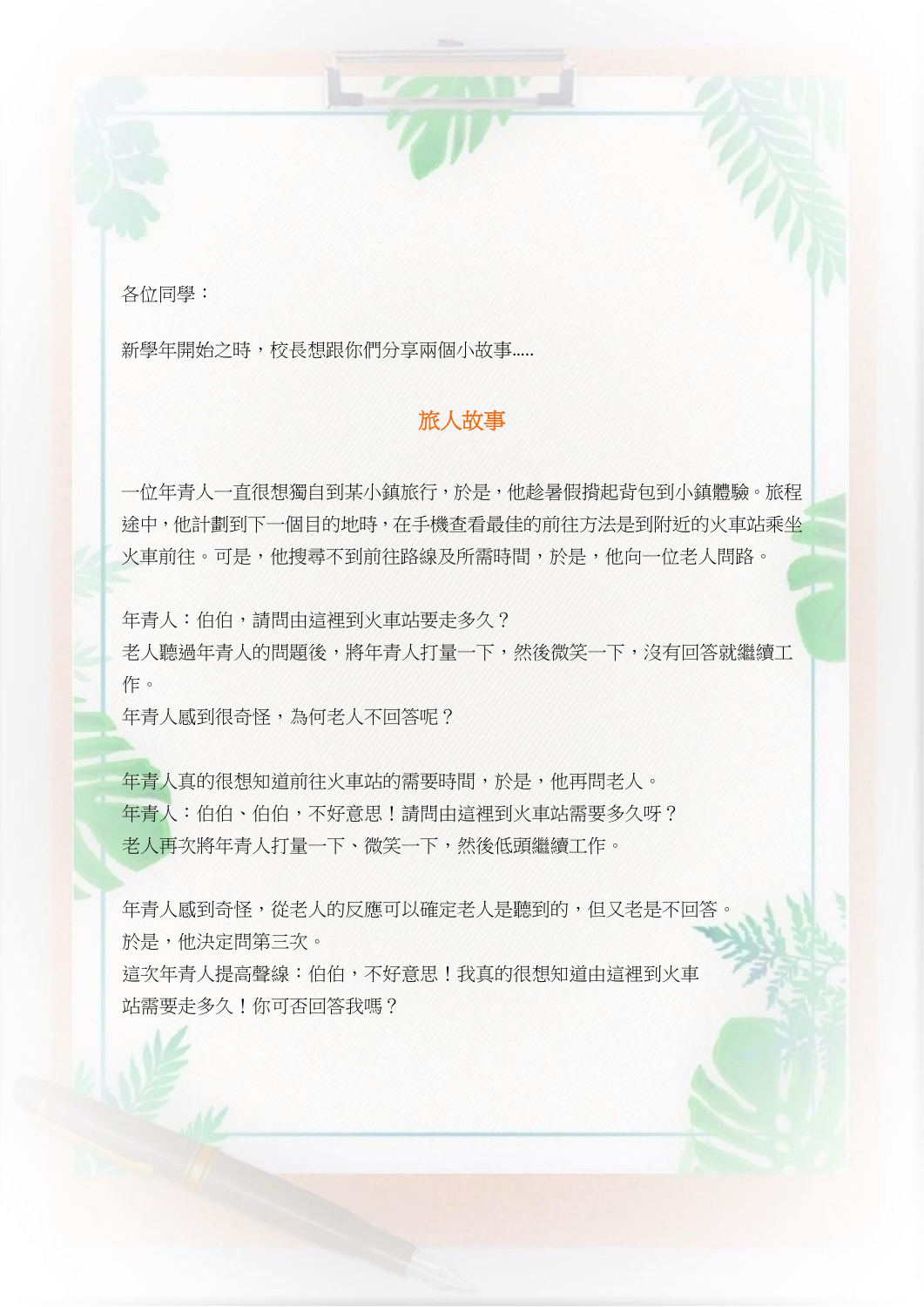老人看著年青人,仍然笑而不語。 年青人向老人提問了三次,皆未得到答覆,唯有揹起背包,自己找找路。 誰知年青人離開了十多米,老人便大聲說:由這裡到火車站,大約三十分鐘!

年青人感到莫名奇妙!

心想:為何伯伯三次都沒有回答,反而我走了幾步,他就大聲答我的問題呢? 於是,年青人出於好奇,轉身走向老人:伯伯,為何我剛才問了三次,你也沒有理 會我,但我轉身走了,你又大聲告訴我需要三十分鐘呢?

#### 各位同學,你知道老人如何回答年青人嗎?

老人說:年青人,你不動身,我又如何回答你呢?不要看小我年老!我熟悉路線, 又了解自己的體格,我只需十五分鐘便到火車站。剛才你開始走路,看到你的步速, 我才能估計你需要三十分鐘!

不同的人基於不同因素,可能影響了到達目的地的時間。

正如學習一樣,新學年開始,每位同學都迎接新的學習環境、新的大家庭、 新的學習要求。但是,若你沒有衝勁、沒有毅力重回學習軌道,堅持每天努 力學習的話,即使你的老師有多努力也未能告知你需時多久才到達目的地。 只要你踏出第一步,老師便會輔助你、提醒你、教導你,帶領你朝著目標進發! 無論目標有多清晰,也要靠你自己踏出第一步。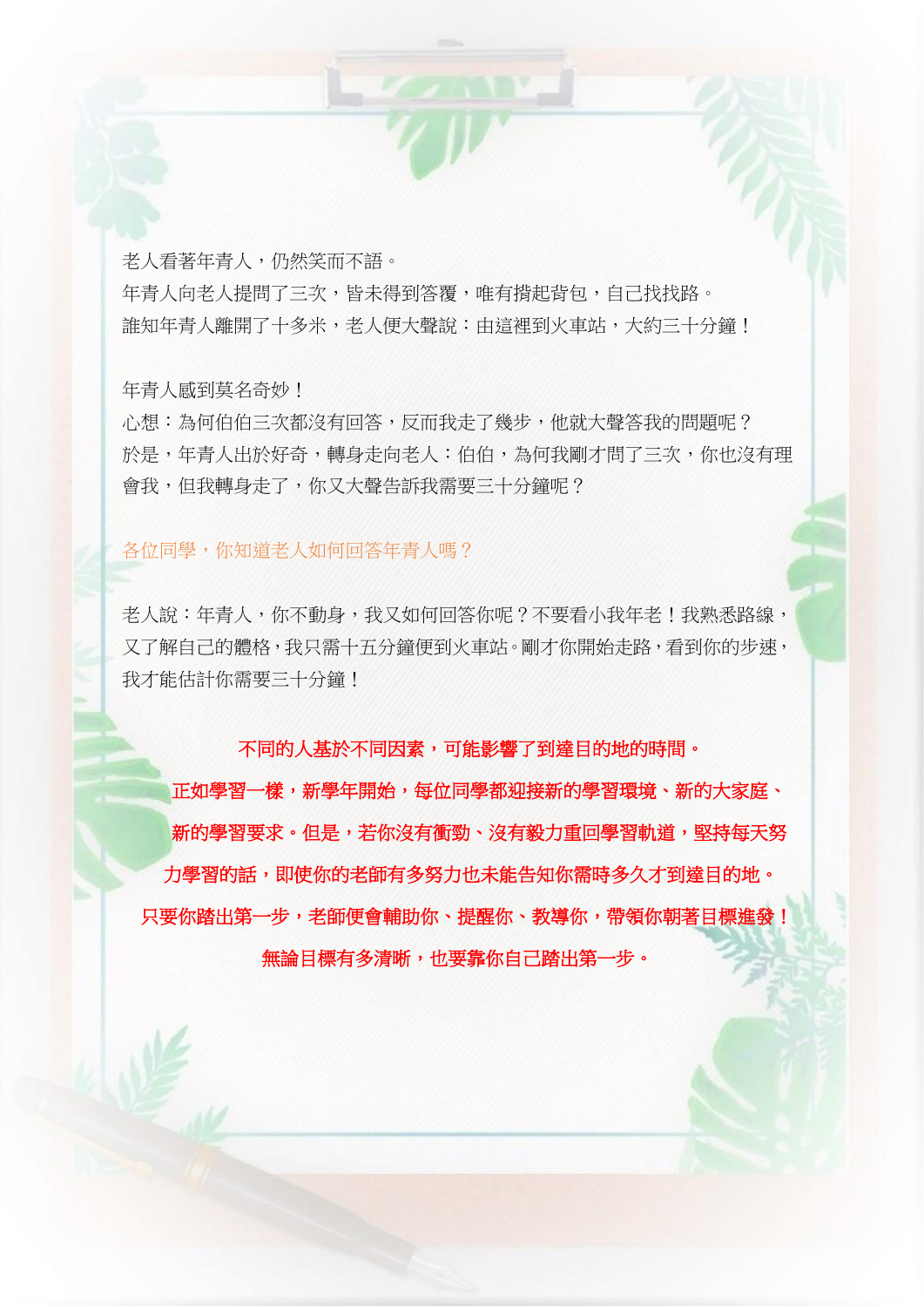Dear Fellows,

I would like to start our new school year with two inspiring stories.

## **A Traveller's Story**

One young man has always been wanting to travel to a particular small town alone, so he went backpacking during his summer holiday. During the journey, he checked on his phone and found out the easiest way to go there is by train, while he was planning for his next stop. However, he couldn't figure out how he could get to the train station and how long it would take him. He, then, asked an old man for direction.

'Excuse me, sir. How long would it take to get to train station from here?' The young man asked.

The old man then shot a glance at him, and flashed a smile without answering him. The young man wondered why the old man didn't answer him.

The young man was dying to know the answer, so he asked the old man again. However, the old man still didn't say a word.

The young man felt strange because he could tell the old man did hear him by his reactions, but the old man just didn't answer him at all. So, he decided to ask him for the third time. The young man raised his voice and asked again, 'Excuse me, sir. I really need to know how long it would take to go to the train station. Could you please tell me?'